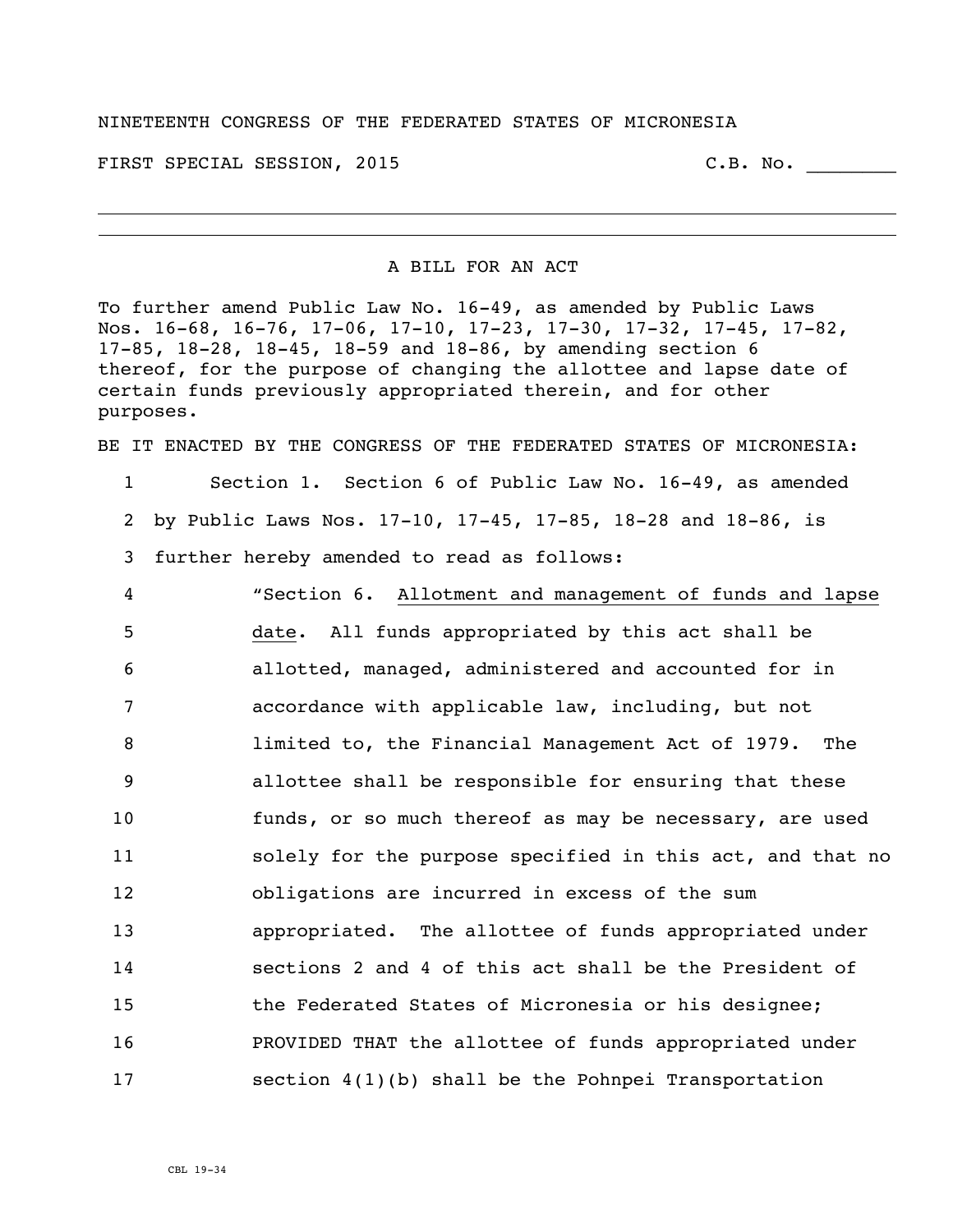$C.B. No.$ 

| $\mathbf{1}$   | Authority and the allottee of the funds appropriated              |
|----------------|-------------------------------------------------------------------|
| $\overline{c}$ | under section $4(1)(j)$ shall be the Mayor of Kolonia Town        |
| 3              | Government. The allottee of funds appropriated under              |
| 4              | section 3 of this act shall be the Governor of Yap State.         |
| 5              | The allottee of funds appropriated under subsections              |
| 6              | $5(1)$ , $5(3)$ [and], $5(6)$ and $5(7)$ of this act shall be the |
| 7              | Governor of Chuuk State or his designee. The allottee of          |
| 8              | funds appropriated under subsection 5(2) of this act              |
| 9              | shall be the Mortlock Islands Development Authority               |
| 10             | (MIDA). The allottee of funds appropriated under                  |
| 11             | subsection 5(4) of this act shall be the Southern                 |
| 12             | Namoneas Development Authority. The allottee of funds             |
| 13             | appropriated under subsection 5(5) of this act shall be           |
| 14             | the Faichuk Development Authority. [The allottee of               |
| 15             | funds appropriated under subsection 5(6) of this act              |
| 16             | shall be the Northwest Development Authority. ] The funds         |
| 17             | appropriated by this act shall lapse on September 30,             |
| 18             | $[2015]$ 2016."                                                   |
| 19             |                                                                   |
| 20             |                                                                   |
| 21             |                                                                   |
| 22             |                                                                   |
| 23             |                                                                   |
| 24             |                                                                   |
| 25             |                                                                   |